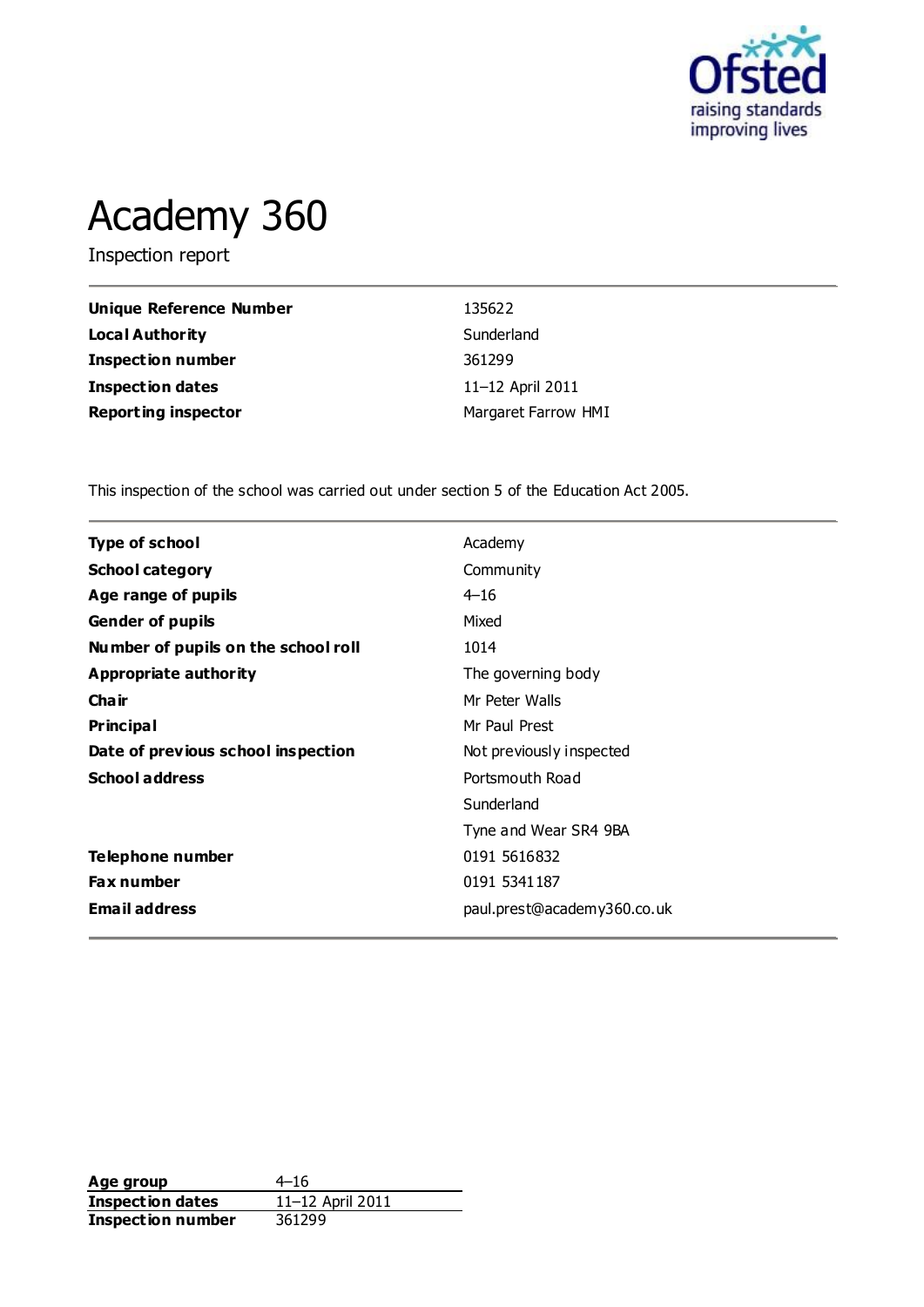The Office for Standards in Education, Children's Services and Skills (Ofsted) regulates and inspects to achieve excellence in the care of children and young people, and in education and skills for learners of all ages. It regulates and inspects childcare and children's social care, and inspects the Children and Family Court Advisory Support Service (Cafcass), schools, colleges, initial teacher training, work-based learning and skills training, adult and community learning, and education and training in prisons and other secure establishments. It assesses council children's services, and inspects services for looked after children, safeguarding and child protection.

Further copies of this report are obtainable from the school. Under the Education Act 2005, the school must provide a copy of this report free of charge to certain categories of people. A charge not exceeding the full cost of reproduction may be made for any other copies supplied.

If you would like a copy of this document in a different format, such as large print or Braille, please telephone 0300 123 4234, or email **[enquiries@ofsted.gov.uk](mailto:enquiries@ofsted.gov.uk)**.

You may copy all or parts of this document for non-commercial educational purposes, as long as you give details of the source and date of publication and do not alter the documentation in any way.

To receive regular email alerts about new publications, including survey reports and school inspection reports, please visit our website and go to 'Subscribe'.

Royal Exchange Buildings St Ann's Square Manchester M2 7LA T: 0300 123 4234 Textphone: 0161 618 8524 E: **[enquiries@ofsted.gov.uk](mailto:enquiries@ofsted.gov.uk)**

W: **[www.ofsted.gov.uk](http://www.ofsted.gov.uk/)**

© Crown copyright 2011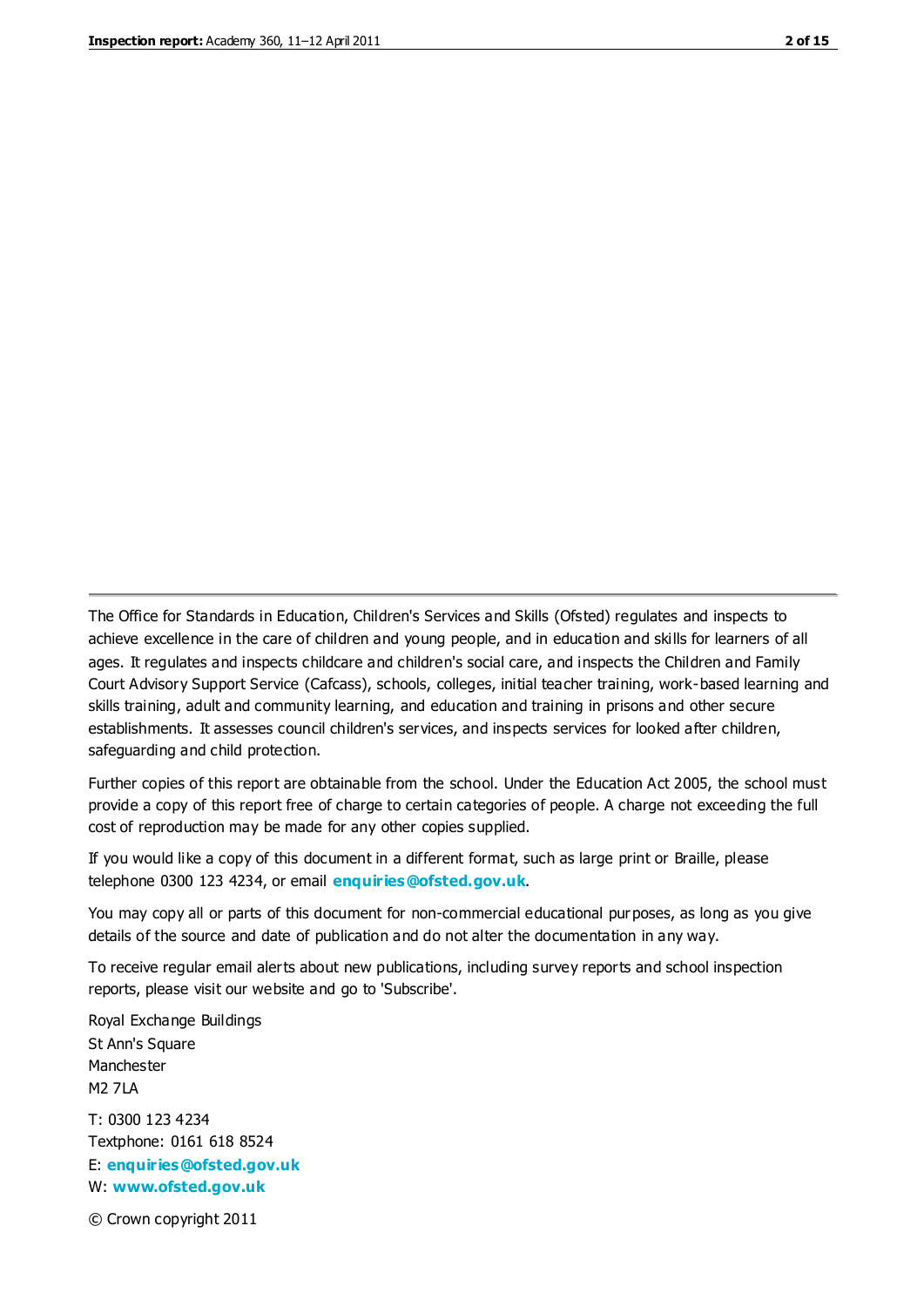# **Introduction**

This inspection was carried out by two of Her Majesty's Inspectors and four additional inspectors. Thirty two lessons were observed and thirty four teachers seen. Inspectors held meetings with the Chair of the Board of Governors, the Chief Executive, staff, groups of students and an education adviser from the Young People's Learning Agency. They observed the academy's work and looked at a range of policies and documentation. Inspection questionnaires from 72 parents and carers, 24 staff and 109 students wer e also analysed.

The inspection team reviewed many aspects of the school's work. It looked in detail at a number of key areas.

- The impact of leaders' actions to raise attainment and hasten students' progress across the academy.
- $\blacksquare$  The impact of actions to improve the quality of teaching.
- The capacity of senior leaders in driving forward improvement.

# **Information about the school**

The academy is of average size when compared to similar institutions. It opened in September 2008 and was formed from two predecessor schools, one secondary and one primary. Until the academy moved into its new building in September 2009, it operated from the two predecessor school sites. The lead sponsor of the academy is Gentoo, a notfor-profit social housing group that is also leading regeneration of the area surrounding the academy. Sunderland City Council is the co-sponsor.

The academy is divided into three phases: 'Learn to Grow', for pupils from Reception Year to Year 4; 'Learn to Learn' for Year 5 to Year 8 and, 'Learn to Live', for students from Years 9 to 11. The academy provides alternative curricular provision in the Achievement Centre for up to 25 students deemed at risk of permanent exclusion, or whose circumstances make them vulnerable. A Student Development Centre caters for students in need of temporary social or emotional support. The academy hosts the 'Hub' provision, for 35 students from across Sunderland local authority area who have a statement of special educational needs.

Virtually all students are of White British heritage. The proportion of students known to be entitled to free school meals is much higher than average. There are more boys than girls. The proportion of students with special educational needs and/or disabilities is well above average, as is the proportion of students with a statement of special educational needs. The academy's specialism is in 'business and enterprise through innovation' and has recently achieved Healthy School status. There was significant staff turbulence in both predecessor schools during the year prior to their closure and this continued during the first eighteen months of the academy's existence. A number of subject leader posts remained unfilled during this time.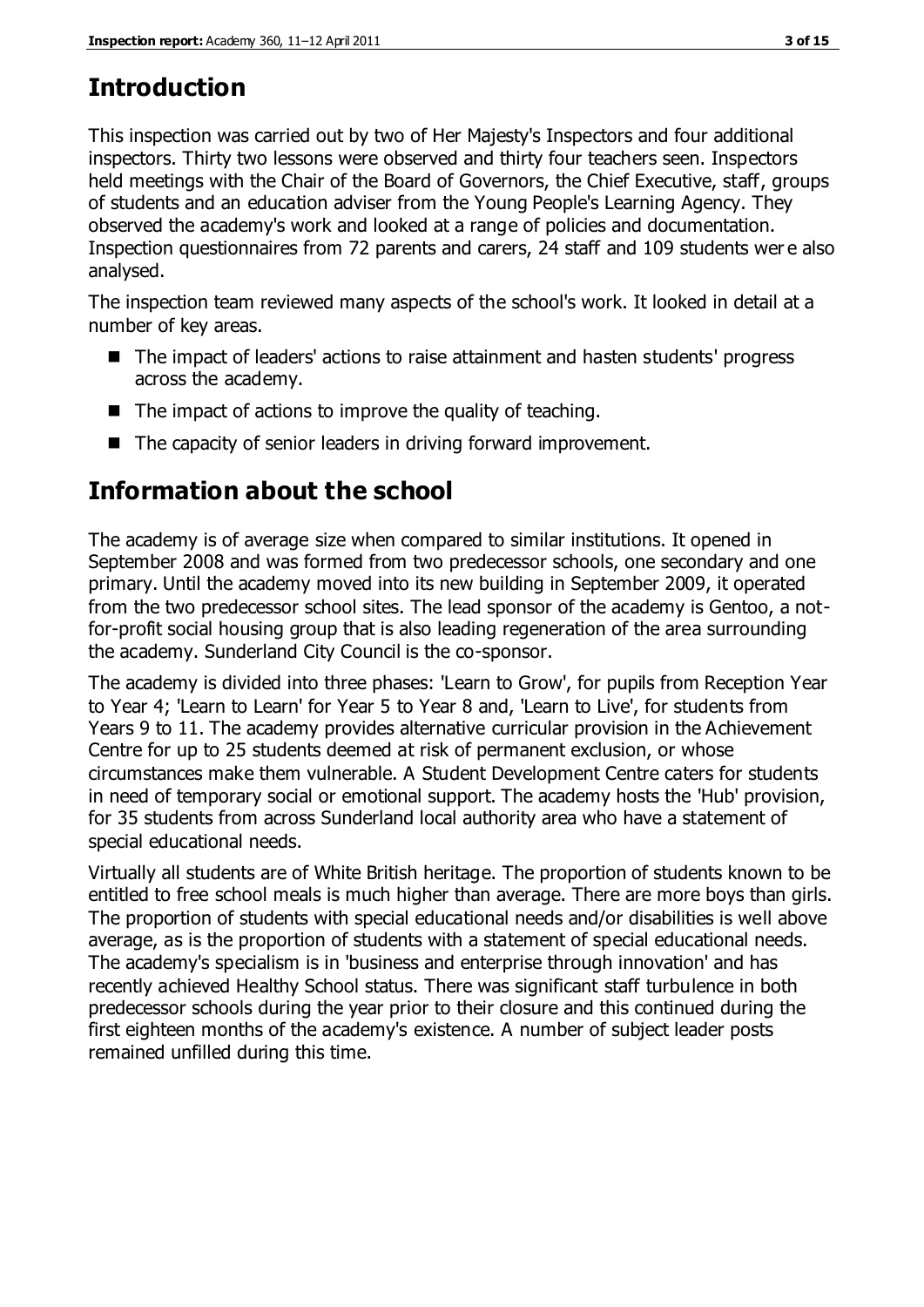# **Inspection judgements**

| Overall effectiveness: how good is the school?  |  |
|-------------------------------------------------|--|
| The school's capacity for sustained improvement |  |

#### **Main findings**

In accordance with section 13 (3) of the Education Act 2005, Her Majesty's Chief Inspector is of the opinion that this academy requires significant improvement, because it is performing significantly less well than in all the circumstances it could reasonably be expected to perform. The academy is therefore given a notice to improve. Significant improvement is required in relation to students' attainment, achievement and attendance.

Nevertheless, aspects of the academy's work are good, including the extent to which students adopt healthy lifestyles and the integration of information and communication technology (ICT) into the curriculum. Outcomes, the quality of provision, and the leadership and management of the Early Years Foundation Stage are also good. The quality of provision in the Hub is also good; students make good progress during their time there and are proud of their achievements.

Developing a new academy quickly, from predecessor schools with their own ways of working, the history of underachievement in the secondary school, the move to the new building and staff turbulence all had a particularly detrimental impact on students' outcomes in 2010. Attainment at the end of Years 2 and 6 was well below average. Students' attainment in Year 11 was also well below average but there was significant improvement in the proportion attaining five good GCSEs from 2009. However, most students made inadequate progress, even when taking into account their lower-thanaverage starting points on entry into their previous school in Year 7.

The Chief Executive, sponsor and leadership team have taken decisive action to improve matters. They are moving the academy, through a range of strategies including partnership working with an outstanding academy and targeted interventions to more successfully support students who are underachieving. Staffing is now more stable with key staff successfully recruited to help drive improvements. Current evidence indicates the majority of students are now making satisfactory progress in their lessons; some make good progress, not least due to improvements in the quality of teaching which is satisfactory. Some teaching is good and occasionally outstanding, and the proportion of inadequate teaching is reducing effectively through the sharing of good practice and performance management arrangements. However, leaders know that teaching needs to be consistently good to make sure students catch up fully on the ground lost in previous years and to help them make the best possible progress. In spite of concerted action by senior leaders to raise aspirations, a few teachers are still not ambitious enough for their students. In some weaker lessons, teachers' subject knowledge is not always sufficiently strong in the subjects they are teaching, or activities planned are limited in variety and interest for students. The academy has developed a robust assessment process to capture students' progress and achievements regularly. Not all teachers use this information well enough to plan lessons that help students quickly move on from their current levels of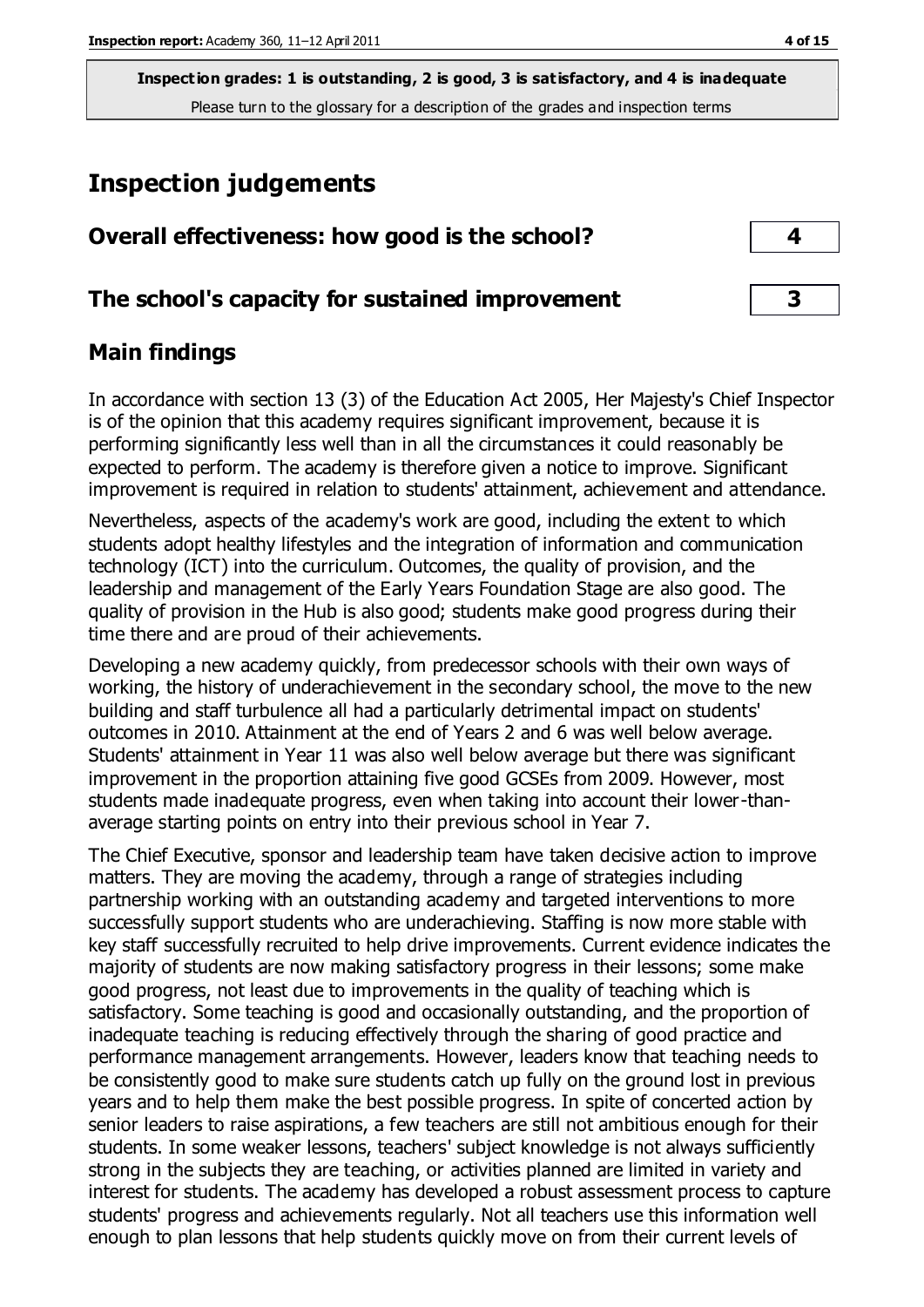understanding, or once lessons are underway, to adapt lessons to make sure that the points individuals are struggling with are checked and tackled. Despite the good progress made by students with special educational needs and/or disabilities in the Hub, students with special educational needs make satisfactory progress in other classes, especially when teachers do not fully adapt their planning to match their individual needs.

Behaviour is satisfactory overall. It is sometimes good, particularly in the three centres and the 'Learn to Grow' phase. Students who spoke to inspectors indicated that behaviour has improved markedly in recent times. However, in a significant minority of lessons in the middle and upper phases of the academy, low-level disruptive behaviour of a minority of students has a negative impact on other students' learning. Boisterous behaviour in some of the open spaces is not always managed well. This is in part due to teachers' inconsistent use of the academy's behaviour management strategies. In their inspection questionnaires some students reported that poor behaviour had a negative impact on their feelings of safety. Consequently, although safeguarding arrangements meet statutory requirements, are rigorous and of high quality, and students when spoken to say that they do feel safe, these aspects of the school's work are judged satisfactory, rather than good. Improvements to the curriculum as well as proactive work with families are helping to improve attendance, particularly in the lower phase; although rates remain low. Good support in the Achievement and Student Development centres is helping to significantly reduce the proportion of students who are persistently absent or at risk of exclusion, as well as successfully supporting the academy's vision to be an inclusive community. However, lower-than-average basic skills, low attendance rates and issues of punctuality to lessons limit students' potential for successful transitions into life after the academy.

The Chief Executive and sponsors' determined vision for the academy to be outstanding is beginning to be embraced by staff. Academy leaders and the Board of Governors are working together to drive improvement and are becoming more successful in this endeavour; as seen in the improvements in the quality of teaching and in the better progress students are making. Action planning for improvements is based on accurate self-evaluation and increasingly influenced by the developing middle leaders and the successful nurturing of emerging leaders. They report convincingly that they are much more accountable for the achievement and progress of students through rigorous monitoring and evaluation and performance management arrangements. They have a clear understanding of what is working well and what should be better and are collectively taking action to tackle these issues. Given these actions, the recent improvements in students' progress and the determination to get things right, the academy has satisfactory capacity to improve.

#### **What does the school need to do to improve further?**

- In order to raise standards and hasten the rate of progress students make in their learning, particularly in the middle and upper phases, the academy should:
- $\blacksquare$  improve the quality and impact of teaching by:
	- $-$  ensuring that teachers always have high expectations of students' capabilities
	- improving the match of teachers' subject knowledge to the subjects they are assigned to teach
	- $-$  ensuring teachers plan lessons that include activities with variety and with potential to interest students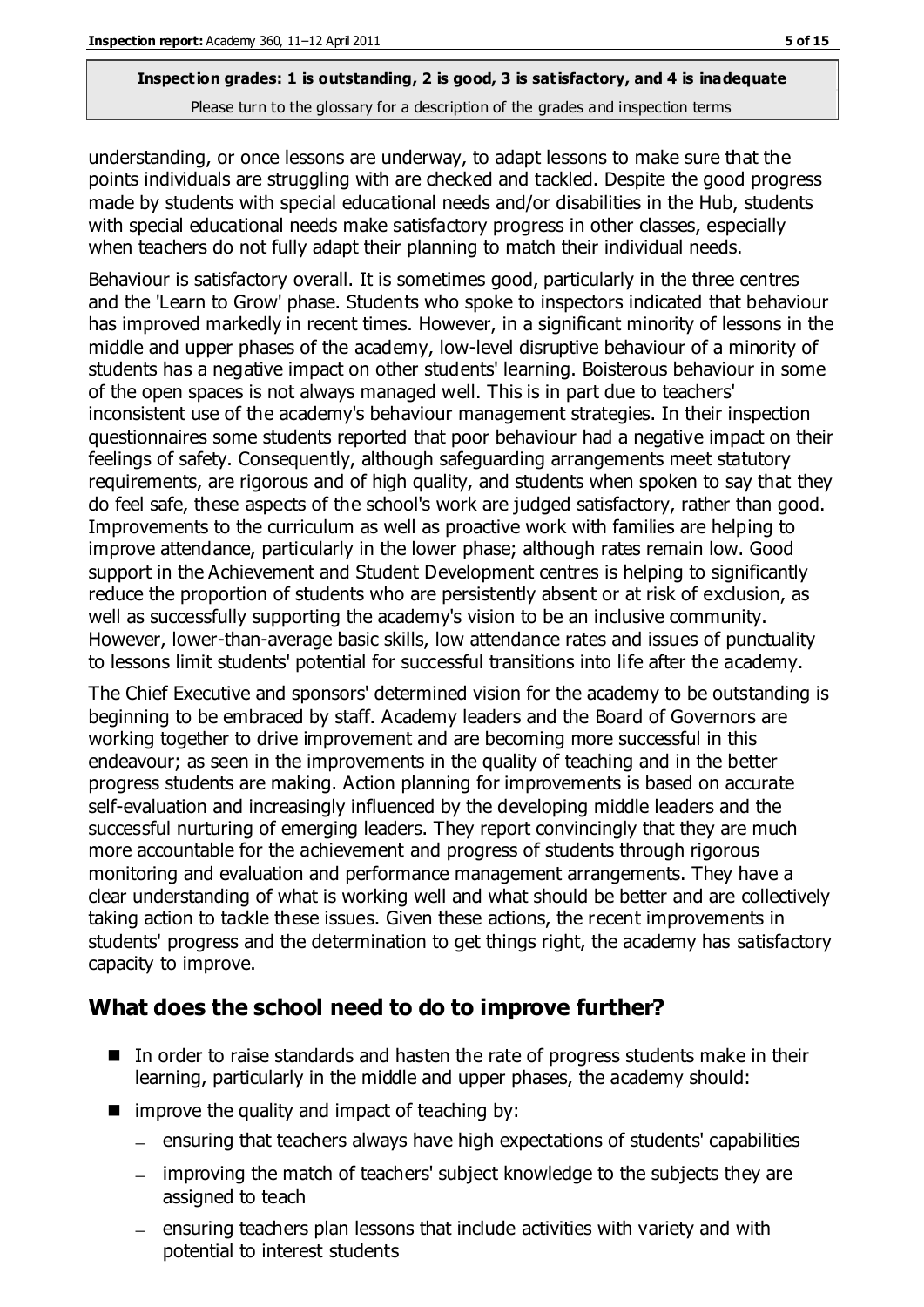- ensuring teachers make good use of students' individual assessment information when planning lessons so that the learning needs of all students are met
- taking more account of the individual needs of students once lessons are underway, so that the points students may be struggling with are tackled
- sharing the good practice clearly evident in the school.
- **n** improve students' behaviour by:
	- developing teachers' skills in managing students' behaviour so that students are positively engaged and any misbehaviour is swiftly dealt with
	- ensuring that the academy's behaviour management procedures are consistently and fairly applied so that boundaries and expectations of students and staff are clear.
- develop additional strategies to ensure there is a marked increase in attendance rates and that all students arrive punctually to lessons.

#### **Outcomes for individuals and groups of pupils 4**

Inspection evidence including lesson observations, scrutiny of students' books and teachers' current assessment information show that students are now making satisfactory and sometimes good progress in lessons. This represents improvement since summer 2010, when attainment and progress were inadequate. More effective use of information about students identified as underachieving is successfully narrowing the gap between their progress and that of their peers. There is no discernible difference between the progress of boys and girls in most lessons. Although attainment is improving in all key stages, it remains low and students' progress, whilst now satisfactory and improving, has not been rapid enough to fully tackle the underachievement from previous years in some lessons and subjects, particularly English at Key Stage 4. Actions taken have significantly improved mathematics results and over 34% of Year 11 students have already attained at least a grade C through early entry examinations. The academy is on track to achieve its challenging targets for the number of students attaining five GCSEs grade A\* to C.

Students know what constitutes a healthy lifestyle and are proactive in being healthy, particularly through the many extra-curricular opportunities provided. These include cheerleading, break dancing, football, netball, trampolining, gymnastics, rugby, dance, the 'Let's Get Cooking' programme, smoking cessation and drug and alcohol awareness courses. Students develop good ICT skills from an early age, experience effective workrelated, business and enterprise opportunities, particularly through the sponsor Gentoo, and receive good information, advice and guidance when choosing options. However, students' lower-than-average basic skills and low attendance rates contribute to a belowaverage proportion progressing into education, training or employment at the age of 16.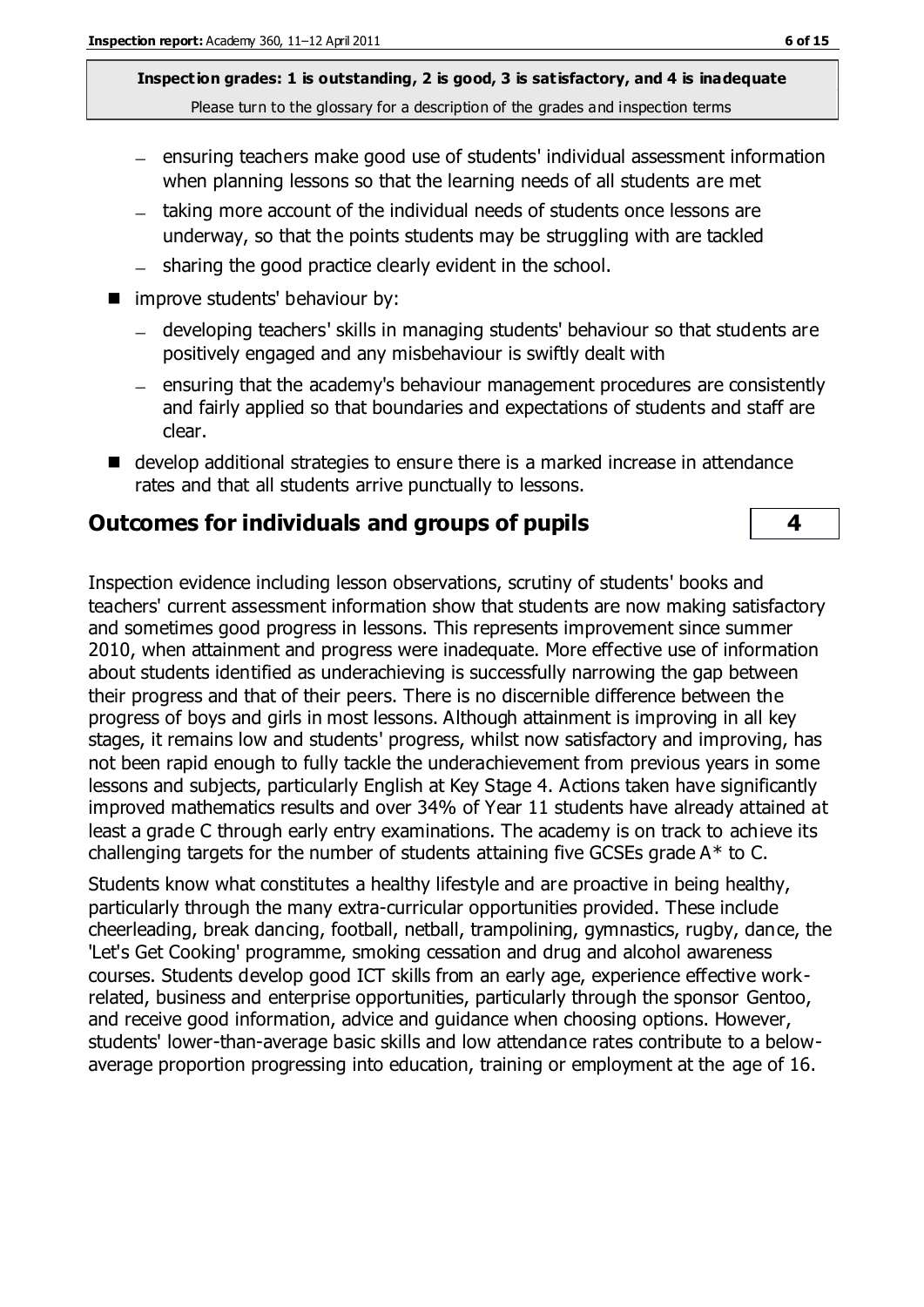# **Inspection grades: 1 is outstanding, 2 is good, 3 is satisfactory, and 4 is inadequate**

Please turn to the glossary for a description of the grades and inspection terms

These are the grades for pupils' outcomes

| Pupils' achievement and the extent to which they enjoy their learning                                                     | 4 |
|---------------------------------------------------------------------------------------------------------------------------|---|
| Taking into account:<br>Pupils' attainment <sup>1</sup>                                                                   | 4 |
| The quality of pupils' learning and their progress                                                                        | 3 |
| The quality of learning for pupils with special educational needs and/or disabilities<br>and their progress               |   |
| The extent to which pupils feel safe                                                                                      | 3 |
| Pupils' behaviour                                                                                                         | 3 |
| The extent to which pupils adopt healthy lifestyles                                                                       | 2 |
| The extent to which pupils contribute to the school and wider community                                                   | 3 |
| The extent to which pupils develop workplace and other skills that will contribute to<br>their future economic well-being |   |
| Taking into account:<br>Pupils' attendance <sup>1</sup>                                                                   |   |
| The extent of pupils' spiritual, moral, social and cultural development                                                   | 3 |

<sup>1</sup> The grades for attainment and attendance are: 1 is high; 2 is above average; 3 is broadly average; and 4 is low

#### **How effective is the provision?**

Most lessons are characterised by good relationships between staff and students. Teaching is stronger in the lower phase, where it is often well planned and includes a good variety of activities that motivate students and promote independent learning. In successful lessons, teachers' good use of questioning and timely interventions help to correct any misunderstandings that students may have. Teaching assistants are used well to support those who find learning difficult. Many lessons here help boost students' confidence and self-esteem. In the middle and upper phases more teaching is satisfactory with less that is good or better and occasionally, some is inadequate. Sometimes activities are not well organised and lessons lack variety, pace and challenge. The precise learning needs of individual students are not always identified and tackled by teachers. Occasionally, teachers have difficulty in capturing students' interests and students are not committed to learning. At times low-level disruption by some limits the progress of others in the class.

The curriculum to Year 6 covers all the expected areas of learning and now satisfactorily extends skills of oracy, literacy, numeracy across a broad range of topics and learning opportunities. Sometimes students of different ages, but with similar levels of development, work together in literacy lessons. This has the potential to be productive but success is sometimes limited by the low-level misbehaviour of older students, or by teachers who lack sufficient knowledge or skills in teaching literacy. In Key Stage 4,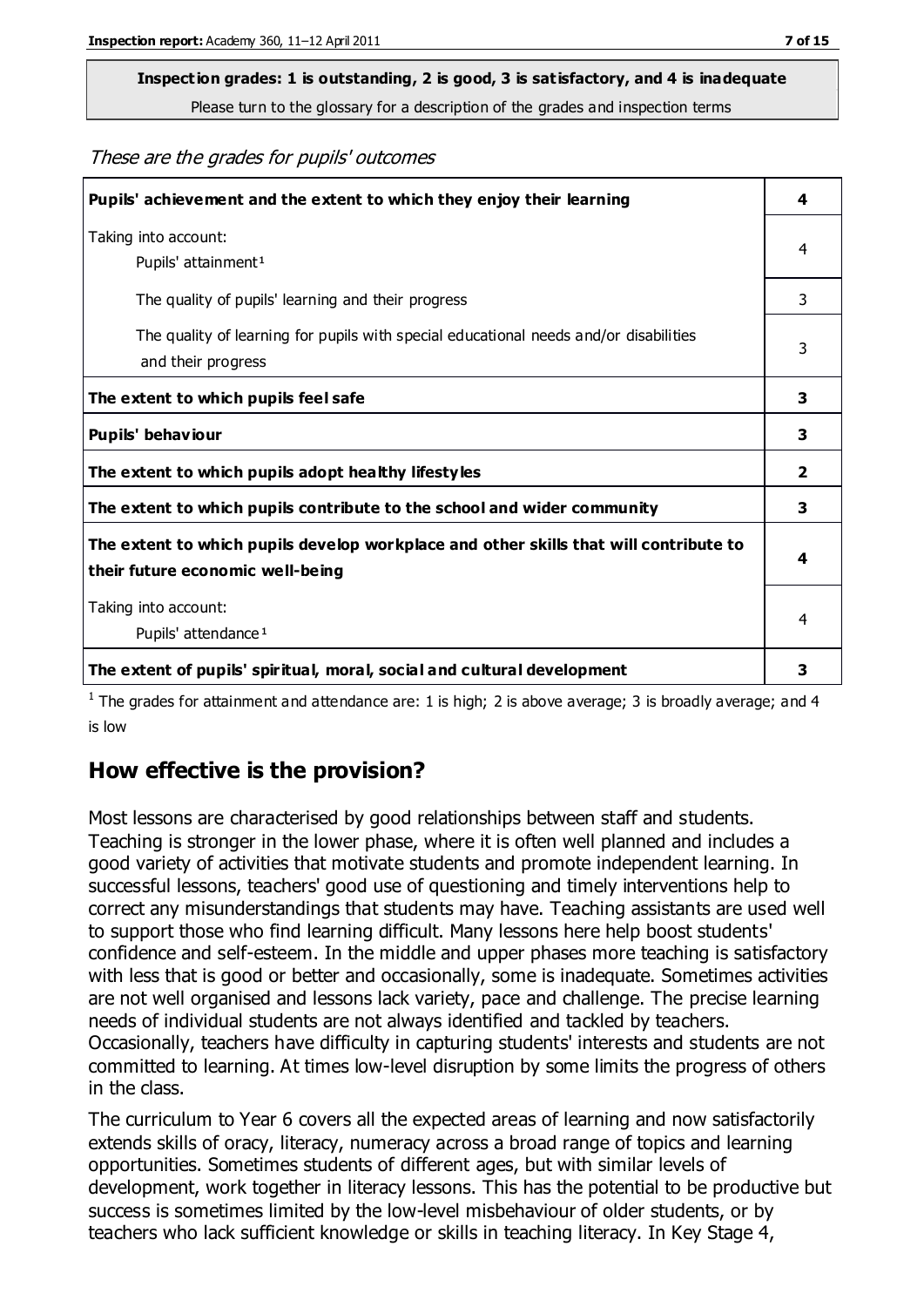students are generally satisfied with what is offered and their needs are well met by the increasing range of available courses. However, the extensive amount of tutor-time is not always used well and leaders are planning to tackle this. The impact of the academy's specialism is satisfactory, with strengths in the development of interesting enterprise activities. It is too soon to see its impact on students' outcomes or in the wider community.

The care, guidance and support provided are satisfactory; they are improving and helping sustain satisfactory learning. Care and support for students who are vulnerable, facing temporary challenges in their lives, or going through a period of emotional difficulties is good, sensitive and effective and greatly welcomed by the students themselves. Good partnership working with a range of agencies also contributes to the successful support for students in times of most need.

These are the grades for the quality of provision

| The quality of teaching                                                                                    |  |
|------------------------------------------------------------------------------------------------------------|--|
| Taking into account:<br>The use of assessment to support learning                                          |  |
| The extent to which the curriculum meets pupils' needs, including, where relevant,<br>through partnerships |  |
| The effectiveness of care, guidance and support                                                            |  |

#### **How effective are leadership and management?**

Since summer 2010, the Chief Executive has taken powerful action to further develop leaders' roles and their accountability. Middle leaders are fully involved in the monitoring and evaluation of teaching and learning, book scrutiny, teachers' planning and marking. They and a group of emerging leaders lead cross-academy initiatives. Together these actions are helping to develop a more consistent approach to improvement across the academy. However, middle leaders do not always ensure that all teachers are using the data they have about students' progress well enough. The effectiveness of the Board of Governors is satisfactory. It is providing increasingly high levels of challenge as the information discussed is focused more closely on accurate and regular data about students' attainment and progress. Its members are proactively involved in academy's developments and have worked closely with the Chief Executive to develop and transmit a vision for excellence. They know there is still more to do to ensure all students and staff fully embrace this vision. Every effort is taken to tackle discrimination and ensure equal opportunities. Promoting inclusion lies at the heart of the academy's work, harassment of any kind is challenged and incidents are rare. Students are making better progress in lessons and the gap between different groups is narrowing effectively because of the targeted support, including assertive mentoring, for students who need help in catching up. The academy promotes community cohesion satisfactorily. Students have a good understanding of local and regional communities that differ from their own. Plans are in place to improve their understanding of communities across the world, through the delivery of the international curriculum.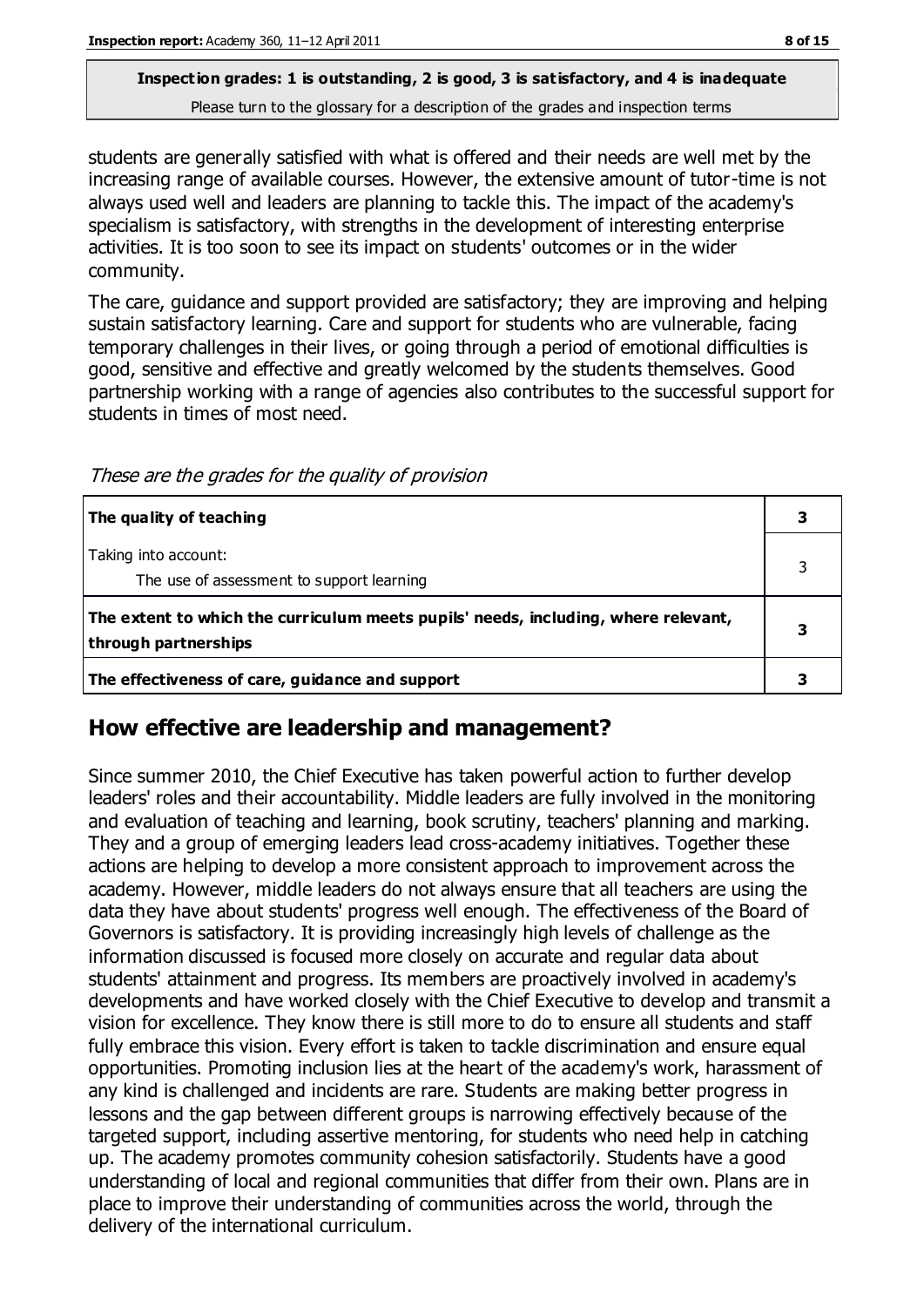These are the grades for leadership and management

**Inspection grades: 1 is outstanding, 2 is good, 3 is satisfactory, and 4 is inadequate**

Please turn to the glossary for a description of the grades and inspection terms

**The effectiveness of leadership and management in embedding ambition and driving improvement 3** Taking into account: The leadership and management of teaching and learning 3 **The effectiveness of the governing body in challenging and supporting the school so that weaknesses are tackled decisively and statutory responsibilities met 3 The effectiveness of the school's engagement with parents and carers 3 The effectiveness of partnerships in promoting learning and well-being 3 The effectiveness with which the school promotes equality of opportunity and tackles discrimination 3 The effectiveness of safeguarding procedures 3 The effectiveness with which the school promotes community cohesion 3 The effectiveness with which the school deploys resources to achieve value for money 4**

#### **Early Years Foundation Stage**

Outcomes in the Early Years Foundation Stage are good; children attain well and make good progress from their below-expected starting points. They form good relationships with each other and with adults, engage enthusiastically in individual or collaborative play; and develop a good understanding of how to share and take turns. The quality of teaching is good, assessment information and children's views are used to plan activities across all areas of learning. The curriculum provides a good balance between focused, teacher-led activities and those which children choose for themselves. Occasionally, there is a lack of opportunity for children to interact with adults when engaged in self-chosen learning and play opportunities. There has been recent, significant investment in the outside area. Following consultation with parents, carers and children, children now enjoy a range of interesting activities both inside and out. Good leadership and management mean that the classroom is well organised, vibrant and colourful. Teachers and adults are well deployed and act as good role models. Teaching assistants are particularly adept at nurturing the most vulnerable children, helping them to enjoy all experiences available. All work well to provide good care and support. Partnership with parents and carers is good. A high number come into the setting; especially to work with their children on the half-termly shared play and learning sessions. Regular meetings and discussions ensure they keep up to date with their children's progress, while learning journals help them to celebrate their children's achievements.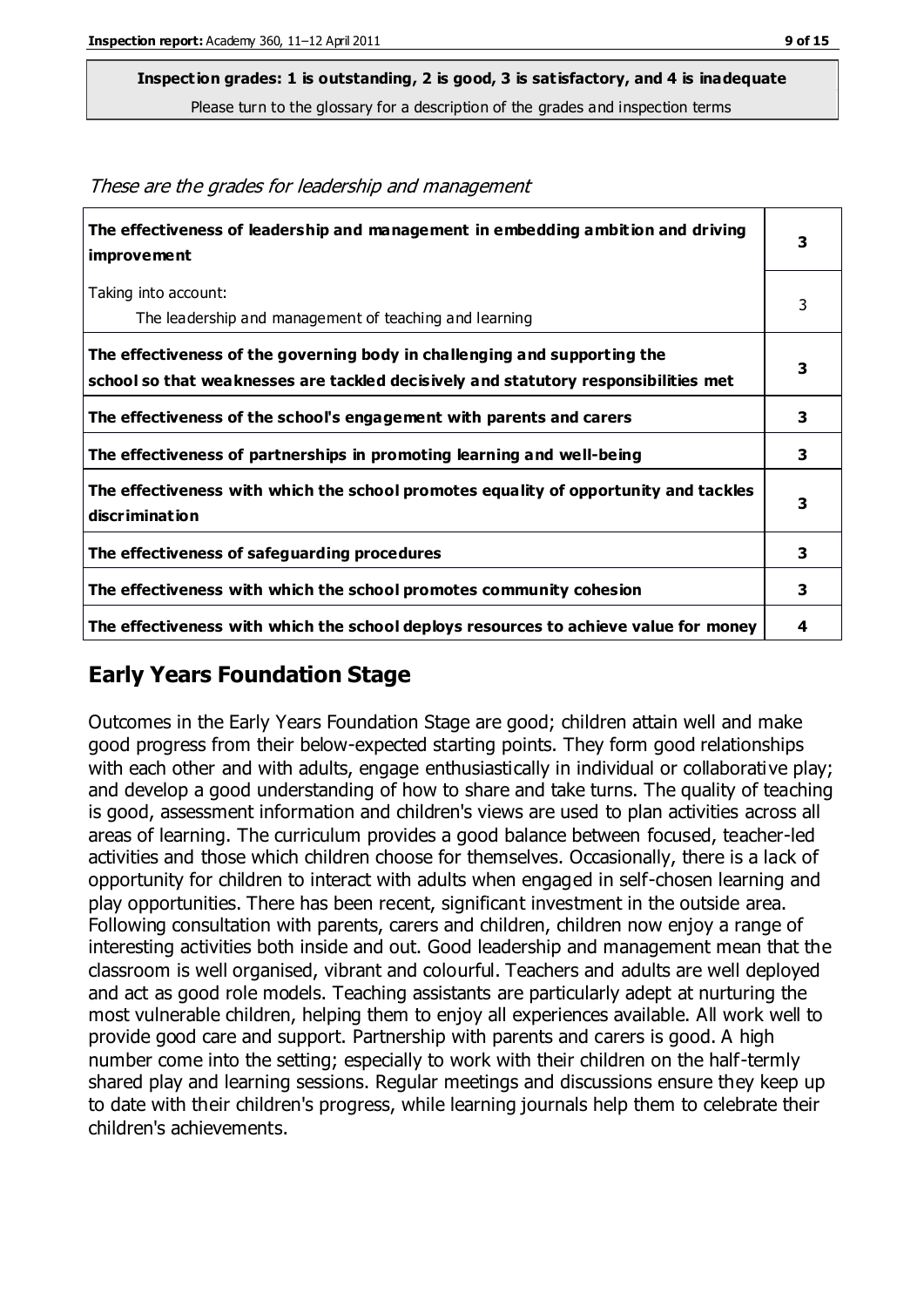**Inspection grades: 1 is outstanding, 2 is good, 3 is satisfactory, and 4 is inadequate**

Please turn to the glossary for a description of the grades and inspection terms

These are the grades for the Early Years Foundation Stage

| <b>Overall effectiveness of the Early Years Foundation Stage</b>                      |  |
|---------------------------------------------------------------------------------------|--|
| Taking into account:<br>Outcomes for children in the Early Years Foundation Stage     |  |
| The quality of provision in the Early Years Foundation Stage                          |  |
| The effectiveness of leadership and management of the Early Years Foundation<br>Stage |  |

#### **Views of parents and carers**

A small proportion of parents and carers, around 7%, responded to the inspection questionnaire. They are broadly supportive of the academy. About a quarter made additional comments; with more negative than positive. Some expressed concerns about behaviour and their children's progress. These issues have been addressed in the body of the report. A few expressed concerns about bullying. Students say that bullying occasionally takes place but once an adult is informed it is usually tackled quickly. Individual comments were fed back to the Chief Executive where the confidentiality of the parent or carer would not be compromised.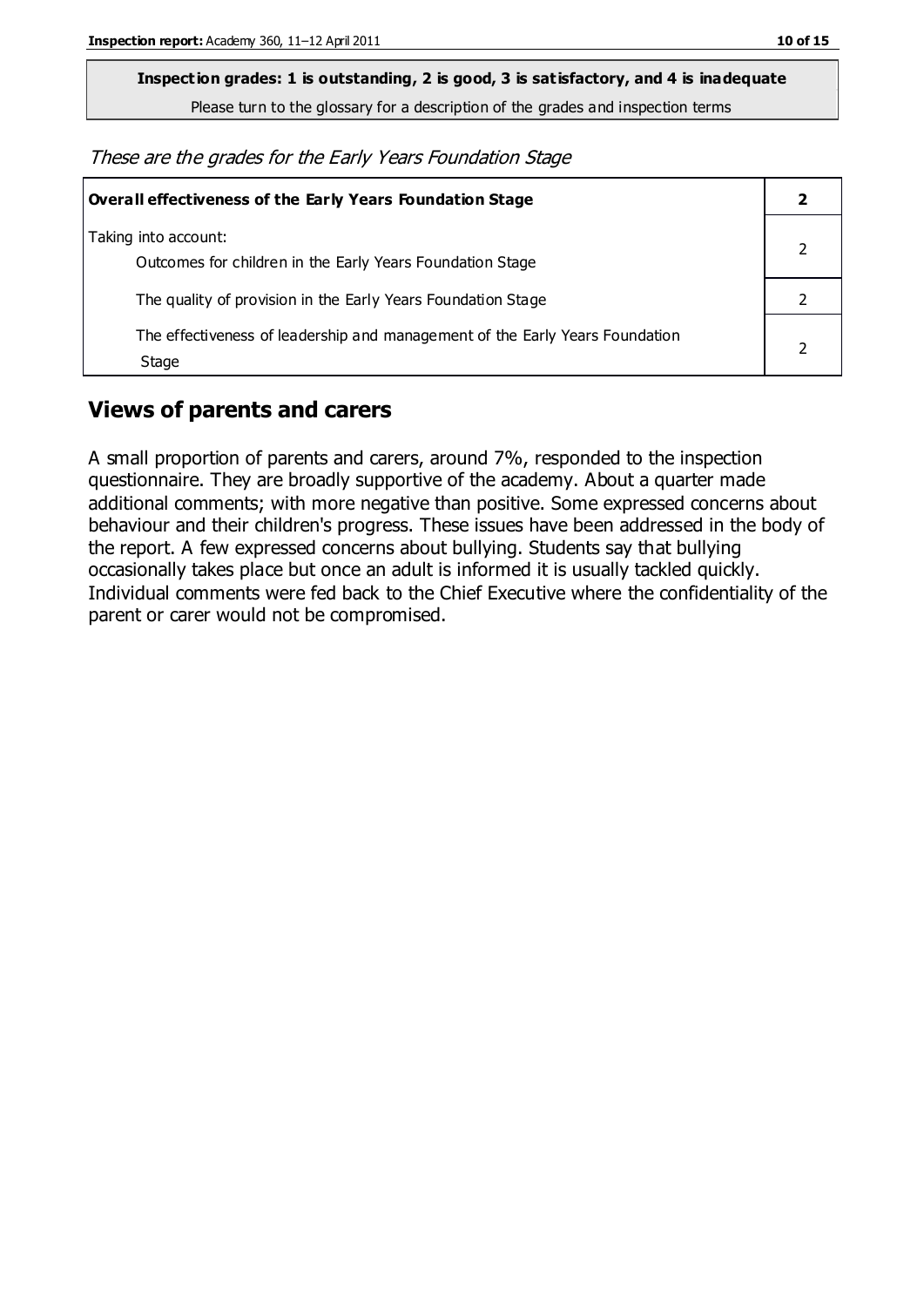#### **Responses from parents and carers to Ofsted's questionnaire**

Ofsted invited all the registered parents and carers of pupils registered at Academy 360 to complete a questionnaire about their views of the school.

In the questionnaire, parents and carers were asked to record how strongly they agreed with 13 statements about the school.

The inspection team received 72 completed questionnaires by the end of the on-site inspection. In total, there are 1014 pupils registered at the school.

| <b>Statements</b>                                                                                                                                                                                                                                       | <b>Strongly</b><br>agree |               | <b>Agree</b> |               | <b>Disagree</b> |                | <b>Strongly</b><br>disagree |                |
|---------------------------------------------------------------------------------------------------------------------------------------------------------------------------------------------------------------------------------------------------------|--------------------------|---------------|--------------|---------------|-----------------|----------------|-----------------------------|----------------|
|                                                                                                                                                                                                                                                         | <b>Total</b>             | $\frac{1}{2}$ | <b>Total</b> | $\frac{0}{0}$ | <b>Total</b>    | $\frac{1}{2}$  | <b>Total</b>                | $\frac{0}{0}$  |
| My child enjoys school                                                                                                                                                                                                                                  | 23                       | 32            | 41           | 57            | 5               | $\overline{7}$ | $\mathbf{1}$                | $\mathbf{1}$   |
| The school keeps my child<br>safe                                                                                                                                                                                                                       | 29                       | 40            | 37           | 51            | 4               | 6              | $\mathbf{1}$                | $\mathbf{1}$   |
| My school informs me about<br>my child's progress                                                                                                                                                                                                       | 23                       | 32            | 35           | 49            | 11              | 15             | $\overline{2}$              | 3              |
| My child is making enough<br>progress at this school                                                                                                                                                                                                    | 26                       | 36            | 36           | 50            | $\overline{7}$  | 10             | $\overline{2}$              | 3              |
| The teaching is good at this<br>school                                                                                                                                                                                                                  | 21                       | 29            | 42           | 58            | 6               | 8              | $\overline{2}$              | 3              |
| The school helps me to<br>support my child's learning                                                                                                                                                                                                   | 20                       | 28            | 39           | 54            | 10              | 14             | $\overline{2}$              | 3              |
| The school helps my child to<br>have a healthy lifestyle                                                                                                                                                                                                | 19                       | 26            | 43           | 60            | $\overline{7}$  | 10             | $\overline{2}$              | 3              |
| The school makes sure that<br>my child is well prepared for<br>the future (for example<br>changing year group,<br>changing school, and for<br>children who are finishing<br>school, entering further or<br>higher education, or entering<br>employment) | 21                       | 29            | 39           | 54            | 5               | $\overline{7}$ | $\overline{4}$              | 6              |
| The school meets my child's<br>particular needs                                                                                                                                                                                                         | 22                       | 31            | 39           | 54            | $\overline{7}$  | 10             | 4                           | 6              |
| The school deals effectively<br>with unacceptable behaviour                                                                                                                                                                                             | 17                       | 24            | 32           | 44            | 11              | 15             | 10                          | 14             |
| The school takes account of<br>my suggestions and concerns                                                                                                                                                                                              | 16                       | 22            | 34           | 47            | 11              | 15             | 6.                          | 8              |
| The school is led and<br>managed effectively                                                                                                                                                                                                            | 15                       | 21            | 40           | 56            | 11              | 15             | 5                           | $\overline{7}$ |
| Overall, I am happy with my<br>child's experience at this<br>school                                                                                                                                                                                     | 22                       | 31            | 34           | 47            | 9               | 13             | 5                           | $\overline{7}$ |

The table above summarises the responses that parents and carers made to each statement. The percentages indicate the proportion of parents and carers giving that response out of the total number of completed questionnaires. Where one or more parents and carers chose not to answer a particular question, the percentages will not add up to 100%.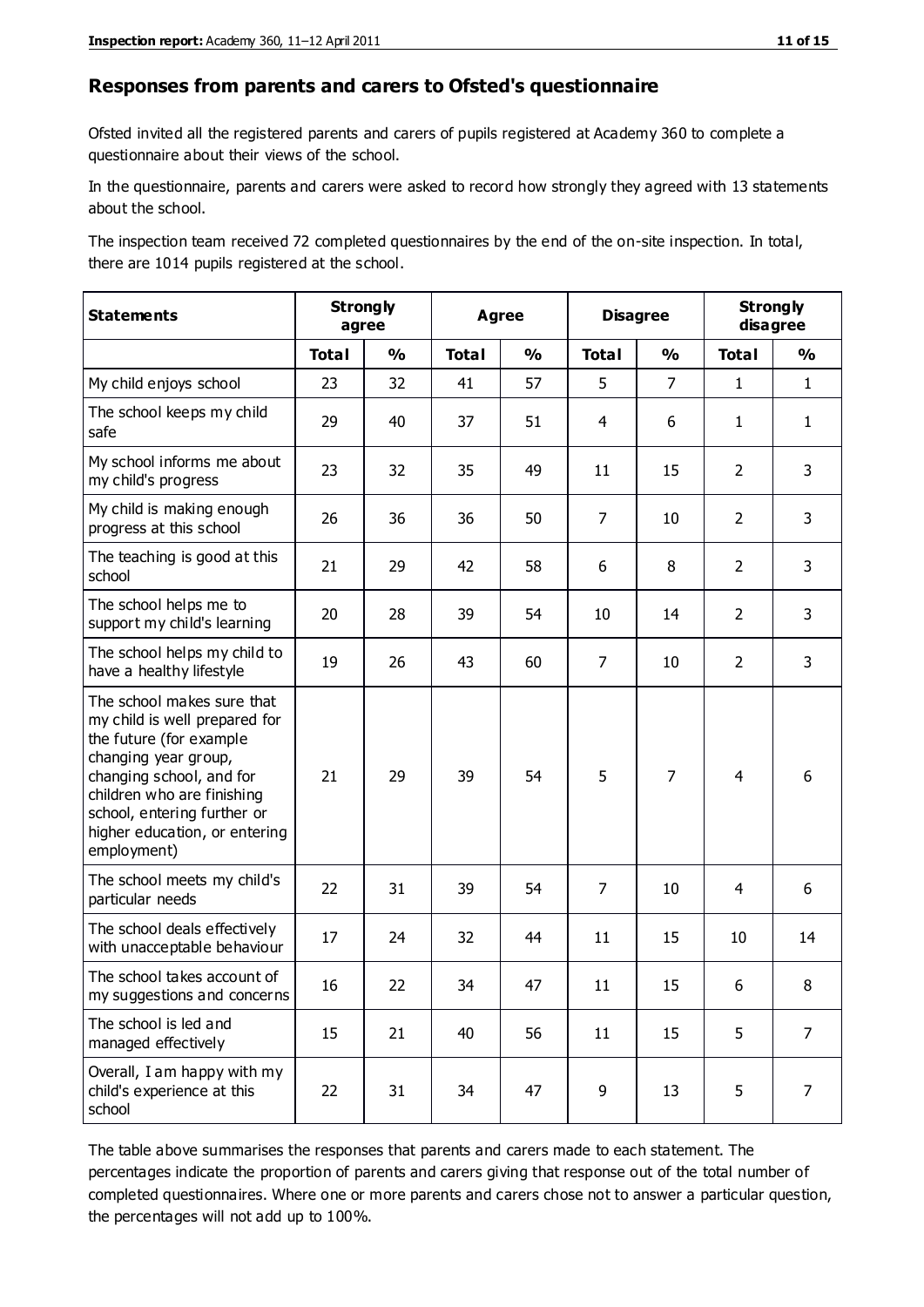### **Glossary**

| Grade   | <b>Judgement</b> | <b>Description</b>                                                                                                                                                                                                            |
|---------|------------------|-------------------------------------------------------------------------------------------------------------------------------------------------------------------------------------------------------------------------------|
| Grade 1 | Outstanding      | These features are highly effective. An outstanding school<br>provides exceptionally well for all its pupils' needs.                                                                                                          |
| Grade 2 | Good             | These are very positive features of a school. A school that<br>is good is serving its pupils well.                                                                                                                            |
| Grade 3 | Satisfactory     | These features are of reasonable quality. A satisfactory<br>school is providing adequately for its pupils.                                                                                                                    |
| Grade 4 | Inadequate       | These features are not of an acceptable standard. An<br>inadequate school needs to make significant improvement<br>in order to meet the needs of its pupils. Ofsted inspectors<br>will make further visits until it improves. |

#### **What inspection judgements mean**

#### **Overall effectiveness of schools**

|                       | Overall effectiveness judgement (percentage of schools) |      |                     |                   |
|-----------------------|---------------------------------------------------------|------|---------------------|-------------------|
| <b>Type of school</b> | <b>Outstanding</b>                                      | Good | <b>Satisfactory</b> | <b>Inadequate</b> |
| Nursery schools       | 59                                                      | 35   | 3                   | 3                 |
| Primary schools       | 9                                                       | 44   | 39                  | 7                 |
| Secondary schools     | 13                                                      | 36   | 41                  | 11                |
| Sixth forms           | 15                                                      | 39   | 43                  | 3                 |
| Special schools       | 35                                                      | 43   | 17                  | 5                 |
| Pupil referral units  | 21                                                      | 42   | 29                  | 9                 |
| All schools           | 13                                                      | 43   | 37                  | 8                 |

New school inspection arrangements were introduced on 1 September 2009. This means that inspectors now make some additional judgements that were not made previously.

The data in the table above are for the period 1 September 2009 to 31 August 2010 and are consistent with the latest published official statistics about maintained school inspection outcomes (see **[www.ofsted.gov.uk](http://www.ofsted.gov.uk/)**).

The sample of schools inspected during 2009/10 was not representative of all sc hools nationally, as weaker schools are inspected more frequently than good or outstanding schools.

Percentages are rounded and do not always add exactly to 100.

Sixth form figures reflect the judgements made for the overall effectiveness of the sixth form in secondary schools, special schools and pupil referral units.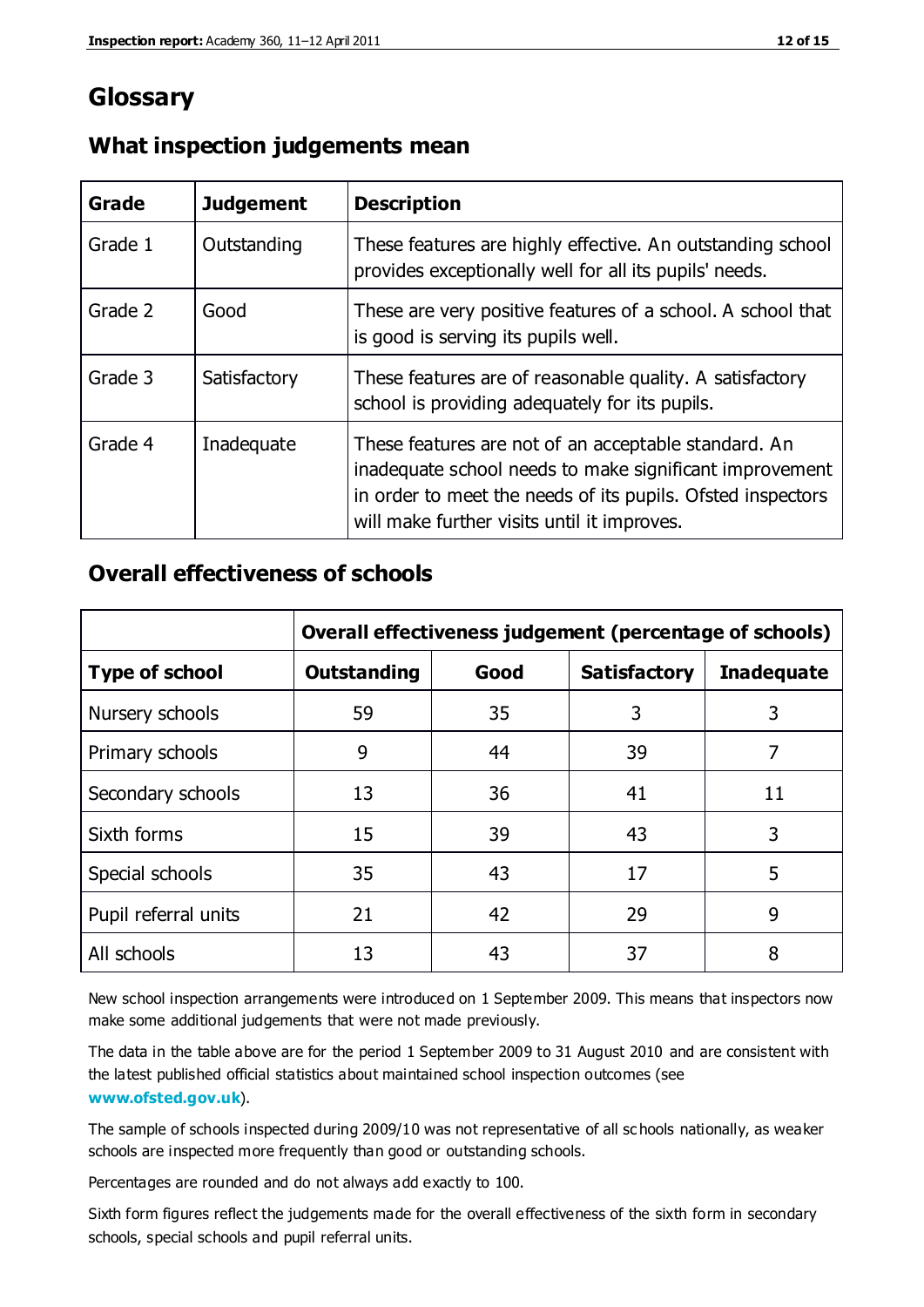# **Common terminology used by inspectors**

| Achievement:               | the progress and success of a pupil in their learning,<br>development or training.                                                                                                                                                          |  |  |
|----------------------------|---------------------------------------------------------------------------------------------------------------------------------------------------------------------------------------------------------------------------------------------|--|--|
| Attainment:                | the standard of the pupils' work shown by test and<br>examination results and in lessons.                                                                                                                                                   |  |  |
| Capacity to improve:       | the proven ability of the school to continue<br>improving. Inspectors base this judgement on what<br>the school has accomplished so far and on the quality<br>of its systems to maintain improvement.                                       |  |  |
| Leadership and management: | the contribution of all the staff with responsibilities,<br>not just the headteacher, to identifying priorities,<br>directing and motivating staff and running the school.                                                                  |  |  |
| Learning:                  | how well pupils acquire knowledge, develop their<br>understanding, learn and practise skills and are<br>developing their competence as learners.                                                                                            |  |  |
| Overall effectiveness:     | inspectors form a judgement on a school's overall<br>effectiveness based on the findings from their<br>inspection of the school. The following judgements,<br>in particular, influence what the overall effectiveness<br>judgement will be. |  |  |
|                            | The school's capacity for sustained<br>improvement.                                                                                                                                                                                         |  |  |
|                            | Outcomes for individuals and groups of pupils.                                                                                                                                                                                              |  |  |
|                            | The quality of teaching.                                                                                                                                                                                                                    |  |  |
|                            | The extent to which the curriculum meets<br>pupils' needs, including, where relevant,<br>through partnerships.                                                                                                                              |  |  |
|                            | The effectiveness of care, guidance and<br>support.                                                                                                                                                                                         |  |  |
| Progress:                  | the rate at which pupils are learning in lessons and<br>over longer periods of time. It is often measured by<br>comparing the pupils' attainment at the end of a key                                                                        |  |  |

stage with their attainment when they started.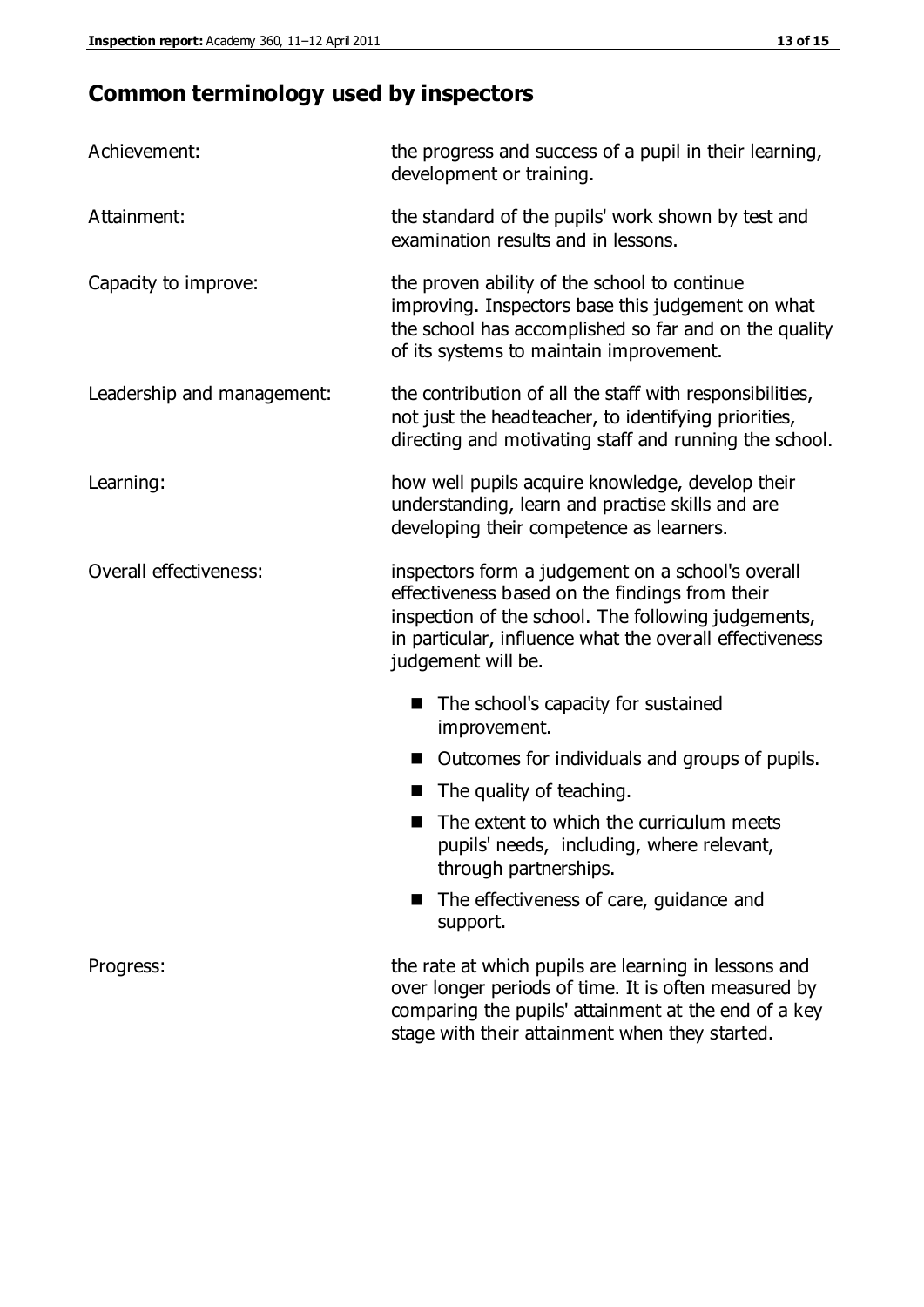#### **This letter is provided for the school, parents and carers to share with their children. It describes Ofsted's main findings from the inspection of their school.**

14 April 2010

Dear Students

#### **Inspection of Academy 360, Sunderland, SR4 9BA**

Thank you for making the inspection team so welcome when we visited the academy recently and for talking to us over the two days. Some aspects of the academy's work are good. For example, the way that you adopt healthy lifestyles through the range of sporting and health-related activities you take part in, the work and achievements in Reception class and care and support for students in the Hub.

In summer 2010, some students' attainment was low and students made generally inadequate progress across the academy. Actions taken by the Chief Executive and other leaders are already improving matters and you are making satisfactory and sometimes good progress in lessons. Teaching is satisfactory and improving but we judge that it needs to improve further. Not all teachers are using the assessment information they have about your progress to make sure lessons match all your needs or challenge you fully. Although improving, too many students do not attend regularly and this is having an impact on their progress. We have asked for this to improve. A number of you told us that behaviour is improving but you also say, as do some of your parents and carers, that behaviour is not good enough. We saw generally satisfactory and sometimes good behaviour in most lessons. However in a few lessons, some students' behaviour disrupted others' learning and some students are too boisterous in the open spaces. Such actions affect your views on safety in the academy. Consequently, although many students do behave well we have judged that behaviour needs to be further improved. These concerns have led us to judge that the academy requires a notice to improve. Inspectors will visit the academy after a few months to see how well leaders are tackling these issues.

Those of you who do not attend as regularly as you should or arrive late to lessons can help by making more effort to be in school and on time. Similarly, those of you who misbehave could have more consideration for other learners.

Once again, many thanks for your contribution to the inspection and, on behalf of the team, I wish you every success for the future.

Yours sincerely,

Margaret Farrow Her Majesty's Inspector